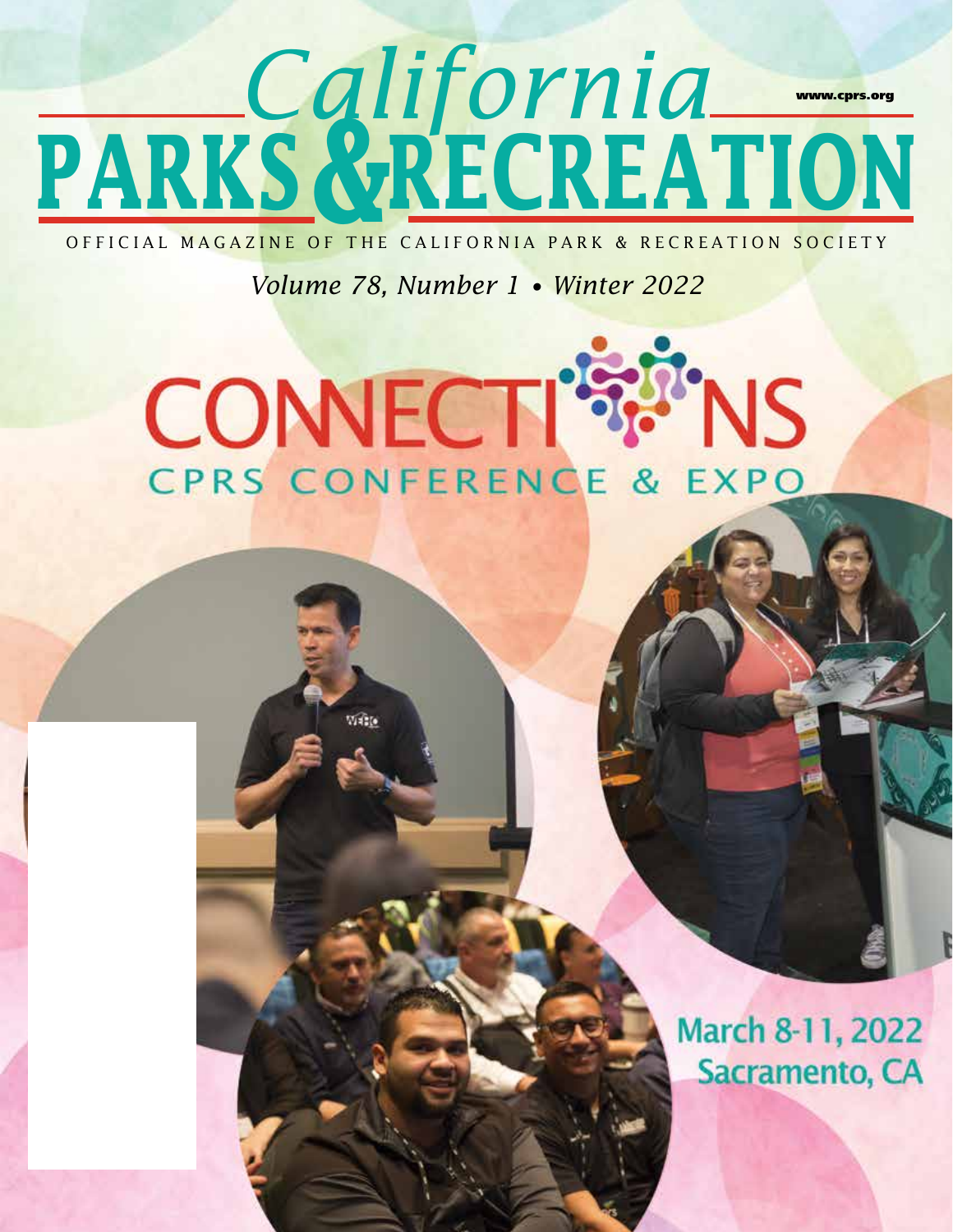## Celebrating and Advancing Gender Equity in Youth Sports

*By Kim Turner Director Gender Equity Initiative Coaching Corps*

Any girl, wanting to run around, be healthy and make friends, can get their start through park and recreation youth sports programming — especially if they get that chance to play, feel welcome and are encouraged to come back by supportive coaches, staff and community members.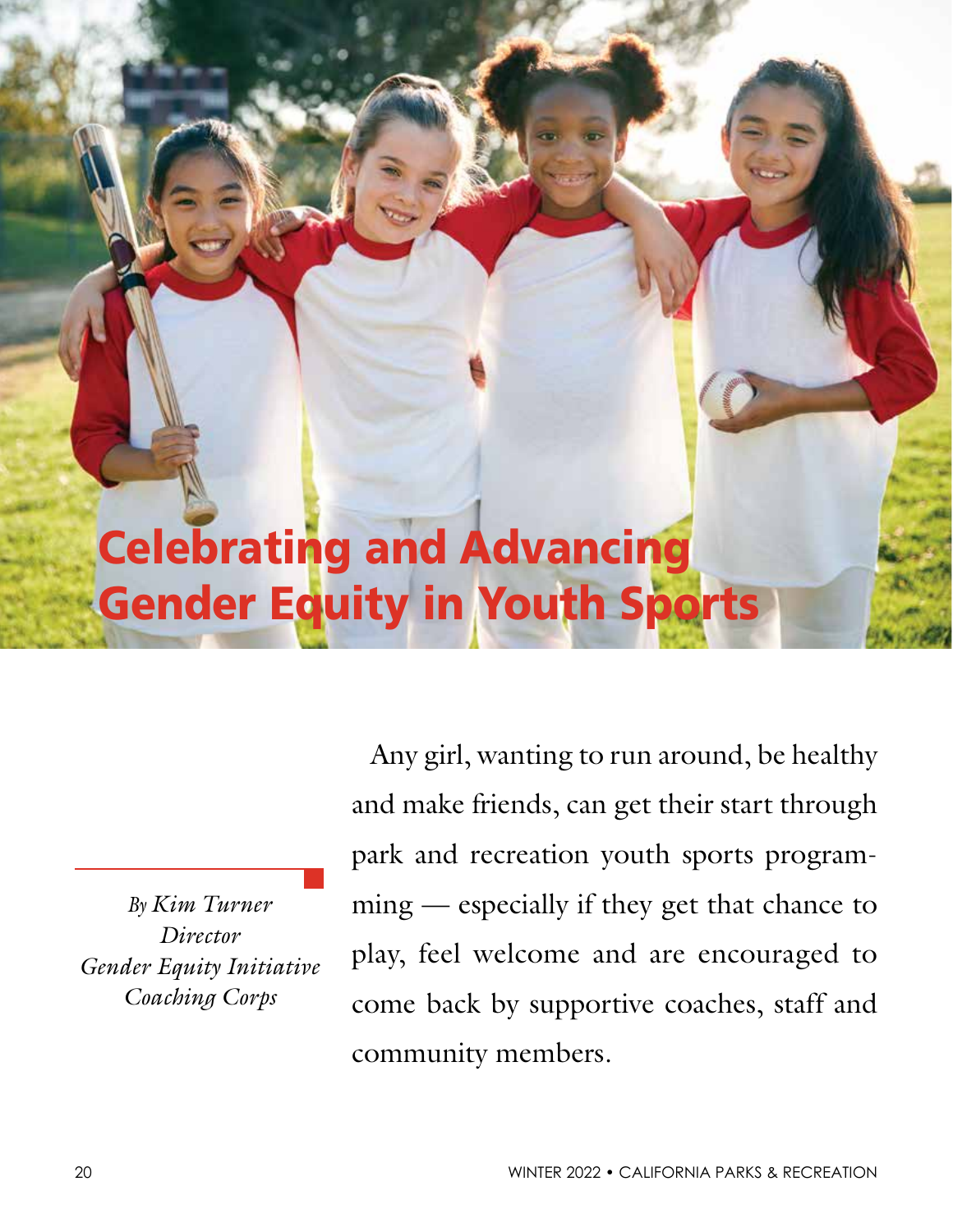This June 23 marks the fiftieth anniversary of Title IX, the federal law requiring gender equity in publicly-<br>funded educational programs, including K-12 and college athletics. California also has an innovative law rethe federal law requiring gender equity in publiclycollege athletics. California also has an innovative law requiring gender equity in youth athletics run or hosted by the state's park and recreation agencies—AB 2404, passed in 2004—mirroring Title IX.

While girls and women have come a long way in opportunity and equity in athletics, there is still much progress to be made. Girls of color in low-income areas are particularly lacking in opportunity to play sports in existing programs. Plus, girls generally often get a far smaller share of sports opportunities in school and park and recreation-facilitated programming, as well as "uneven playing fields."

There are countless inspiring reasons to promote gender equity in sports. Research shows that girls who participate in youth athletics experience greater lifelong mental and physical health and educational attainment, as well as higher wages as adults, compared to non-athlete peers. To help girls and young women experience greater equity in athletics, park and recreation professionals from agencies of all sizes and demographics herein share many road-tested tips to help girls get into and stay in the game. National Girls and Women in Sports Day, celebrated on Wednesday, February 2, 2022, and the Title IX anniversary in June, mark two milestones to begin exploring and applying these tips!

#### Barriers Girls Commonly Face in Youth Sport

Typical barriers identified include a lack of attention and conversation around gender equity in program offerings, staff training and equity-minded resource allocation. It is also noted that girls and young women disproportionately shoulder family, household and caregiving responsibilities, reducing the amount of time some can give to sports, even if they wholeheartedly want to participate. Safety is regularly raised around girls' access to sport activities – such that a field or gym, for example, may exist in a space where it does not feel safe for girls due to facilities issues, and times of day for practices and games. Girls and their advocates further







ENHANCING COMMUNITIES, ONE PARK AT A TIME.











LANDSCAPE ARCHITECTURE | CIVIL ENGINEERING | SPORT PLANNING & DESIGN SANTA CLARA | FOLSOM | SANTA ROSA | RIVERSIDE

www.verdedesigninc.com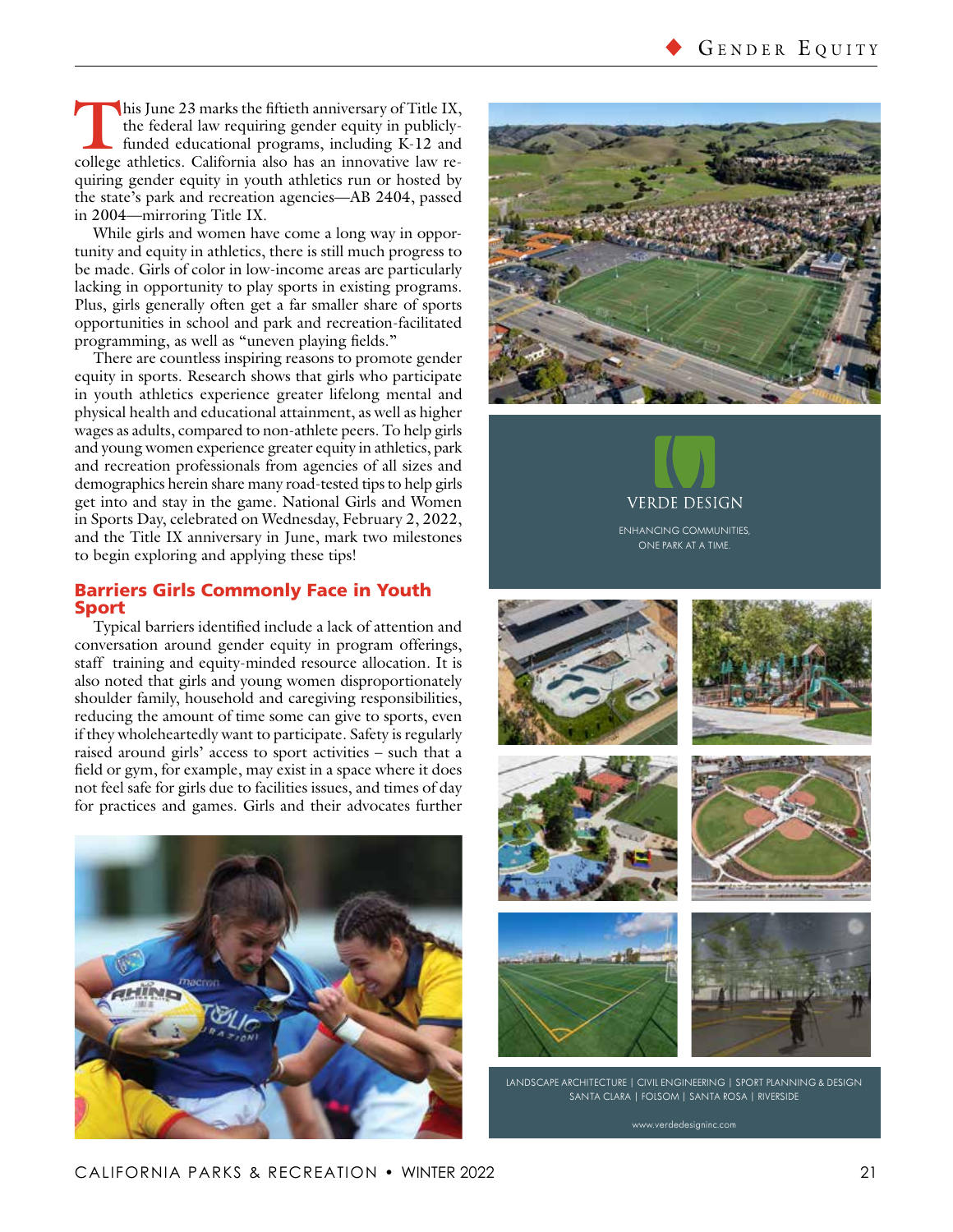CHITECTS PLANNERS, INC.

**Park Planning Design Build Plan Checking Budget Analysis Consensus Building Inclusive Playgrounds Demonstration Gardens**

> **Skateparks Splash Pads Feasibility Studies Historical Site Design Park & Recreation Master Plans Athletic Field Planning**

**Dolphin Park All-Abilities Playground - Carson 2020 CPRS Award of Excellence - Park Pla** 

6800 Indiana Avenue, Suite 245, Riverside, CA 92506 **951-781-1930 ext 121 www.rhala.com** share it can be hard to occupy athletic spaces where boys' and men's programs are ongoing nearby. Thankfully, there are many easy ways to tackle these barriers identified.

For this Title IX 50th Anniversary, we present nine keys for achievable changes in little and big steps to instill gender equity into the future!

#### Start Early

Agencies can recognize early entry points for younger girls to be introduced to sport and build a positive lifelong relationship with athletics activities. Ensuring offerings and advertising from the agency or the third-party running toddler/PreK/youth programming is gender inclusive helps invite families, and thus girls. Flyers picturing girls of all ages engaged in sports, as well racial, socioeconomic and family diversity go a long way to signal that girls can jump into the game at any age and level of experience.

#### Ask Girls What They Need in Youth Sports

Park and recreation professionals recommend reaching out to girls—and also their parents, guardians, families, coaches and sports organizations—to ask core questions: *e.g.*, do you want more practice/game time and space, what sports do girls want to play, what sport barriers are girls and their teams facing, what would help get girls interested and keep coming back to sports? Such formal or informal viewpoint gathering will help the agency and stakeholders move forward with effective plans to ensure

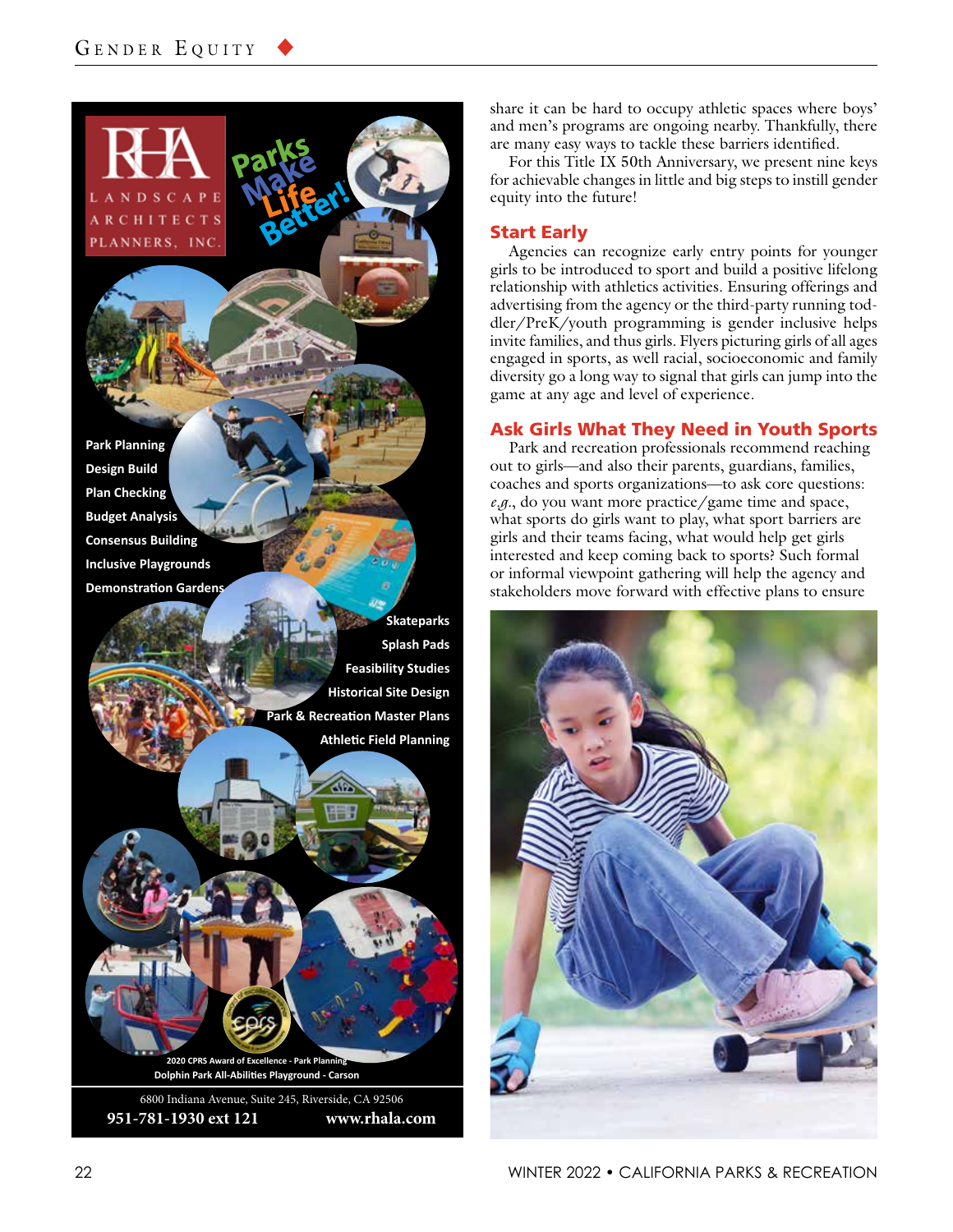

leagues are organized with girls' preferences and motivations in mind. Making queries culturally-informed is also instrumental, such as conducting a simple survey in different languages.

#### Support Women Coaches and Staff Role Models

Tapping, training and supporting women coaches as role models, coaches and program leadership is a key part of the gender equity playbook. Many department staffers express the power of having a dynamic set of coaches and staff members to anchor programs, especially women empowered to run programs, coach and inspire girls to play and keep girls coming back. Coaching Corps and its partners have a wide range of resources that can help train great coaches to support girls. Roughly one-quarter of youth coaches are women and even fewer are women of color. Recruiting, retaining and supporting women coaches to serve as "game-changing" role models for girls, and all kids, is critical.

#### Schools and Agencies Can Work Hand-in-Hand

Park and recreation agencies can do a great deal to coordinate with local schools and other area programs to maximize girls' access to sports and activity. For example, if an agency is low on facilities space, communicating directly with schools to establish joint use agreements can ensure all youth get that chance to play, such as expanding space for a growing girls' basketball or volleyball league. Further, recognizing the pipelines in youth sports is essential so that park and recreation offers sports also available as girls enter middle and high school programs. Addressing safety concerns by offering youth sports to girls on their campuses or at close recreation centers can mitigate transportation and safety issues—girls/parents/guardians usually already know and trust those community-centered facilities.

WATER

WE DESIGN Since 1990, Jones & Madhavan YOU CAN USE facilities. If you are planning a has worked with public agencies throughout California to develop hundreds of successful aquatic new aquatic facility or are

considering modernization of an existing facility, Jones & Madhavan can provide the professionalism you will appreciate

from beginning to end.

• Renovation Analysis • Needs Analysis • Master Planning • Programming • Architecture • Engineering • Aquatic Design • Construction Administration n ERVIC  $\mathbf{u}$ ທ









Terra Linda Aquatic Center Granite Hills High School



100 East Thousand Oaks Boulevard, Suite 211 Thousand Oaks, CA 91360 T 805.777.8449 F 805.777.8489 E info@jmae.com W jmae.com